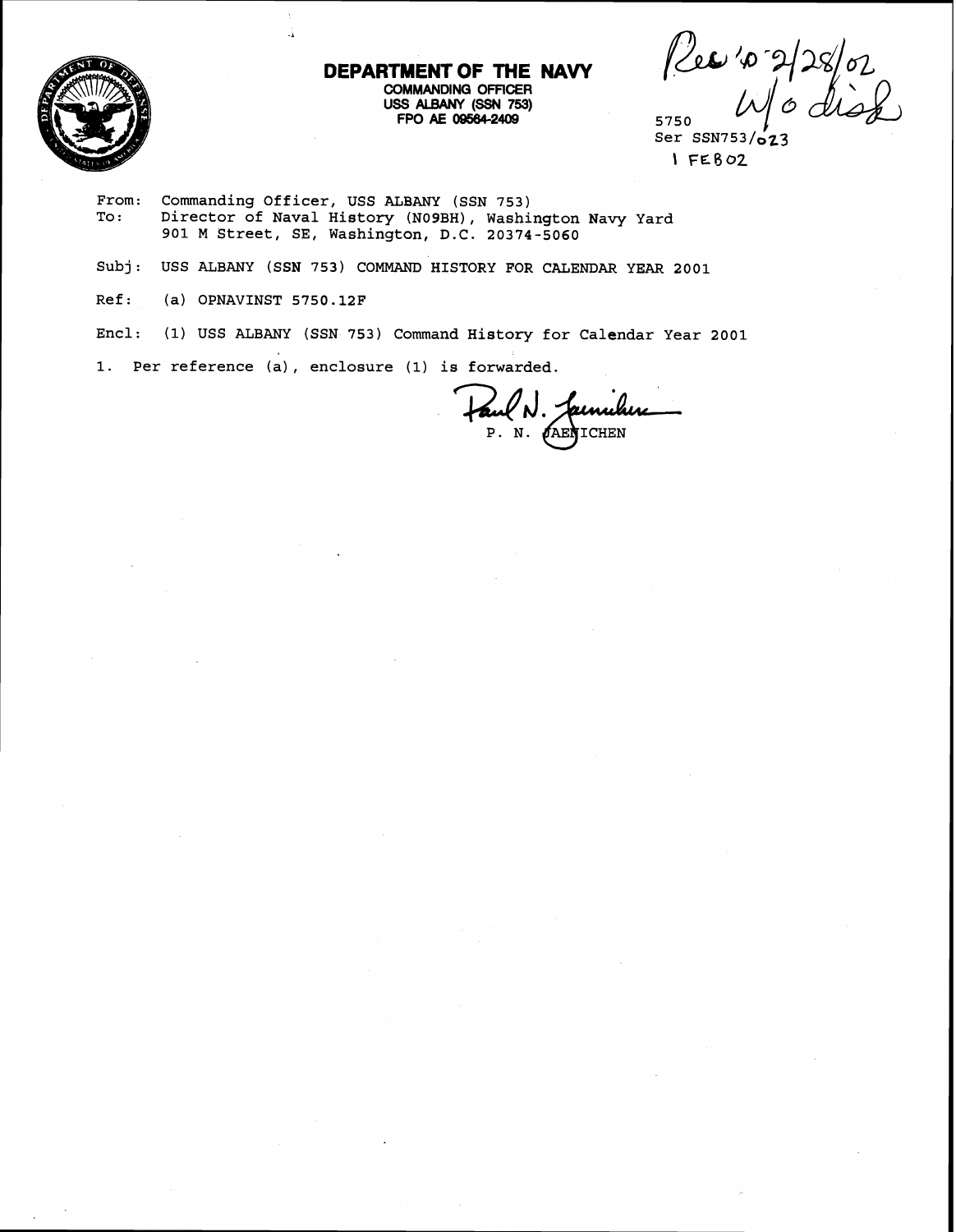## **I.** Command Composition and Organization:

# a. Mission:

(1) USS ALBANY (SSN 753) is the 43rd ship of the Los Angeles class.

(2) The 360 ft long, 6900 ton ship is well equipped to accomplish any assigned mission. Equipped with "State of the Art" highly accurate sensors and weapons control systems, ALBANY is armed with sophisticated MK 48 Advanced Capability (ADCAP) torpedoes, mines, and twelve vertical launch tubes in the bow which carry TOMAHAWK cruise missiles. USS ALBANY carries a complement of 139 crewmembers (14 officers and 125 enlisted men).

### b. Organizational Structure

(1) Immediate Senior Commands: Commander, Submarine Force, U.S. Atlantic Fleet - VADM J. Grossenbacher Commander, Submarine Group TWO - **RADM** M. E. Tracy Commander, Submarine Squadron SIX - CAPT R. M. Kline Commanding Officer - CDR P. N. Jaenichen

(2) Permanent Duty Station: Norfolk, Virginia.

2. Chronology:

| 01 JAN - 21 JAN   |  | Post deployment stand down, Norfolk, VA                                |
|-------------------|--|------------------------------------------------------------------------|
| 22 JAN - 25 JAN   |  | Yorktown Naval Weapons Station, VA                                     |
| 26 JAN - 29 JAN   |  | In-port Norfolk, VA                                                    |
| 30 JAN - 21 FEB   |  | Underway media embark/Shipyard Prearrival testing                      |
| $22$ FEB - 26 MAR |  | In-port Norfolk, VA for Upkeep                                         |
| 27 MAR - 05 APR   |  | Underway for refresher training                                        |
| 06 APR - 16 APR   |  | In-port Norfolk, VA for type training                                  |
| 17 APR - 26 APR   |  | Underway for Tactical Development Exercise and Exercise<br>VERITAS VII |
| 27 APR - 01 MAY   |  | In-port Norfolk, VA                                                    |
| 02 MAY - 04 MAY   |  | Underway for transit to Puerto Rico                                    |
| 05 MAY - 08 MAY   |  | Port visit Roosevelt Roads, Puerto Rico                                |
| 09 MAY - 26 MAY   |  | Underway for Prospective Commanding Officer Ops, Tactical              |
|                   |  | Readiness Evaluation                                                   |
| 27 MAY - 29 MAY   |  | Port visit Port Canaveral, FL                                          |
| 30 MAY - 01 JUN   |  | Tiger Cruise                                                           |
| 02 JUN - 03 JUN   |  | In-port Norfolk, VA                                                    |
| $04$ JUN - 08 JUN |  | Midshipmen Operations                                                  |
| 09 JUN - 16 JUL   |  | In-port Norfolk, VA for Upkeep                                         |
| 17 JUL - 20 JUL   |  | Underway transit to Groton, CT                                         |
| 21 JUL - 23 JUL   |  | Port Visit Groton, CT                                                  |
| 24 JUL - 25 JUL   |  | VIP Cruises                                                            |
| 26 JUL - 27 JUL   |  | Tactical Readiness Evaluation                                          |
| 28 JUL - 07 AUG   |  | In-port Norfolk, VA for voyage repairs                                 |
| 08 AUG - 19 AUG   |  | Joint Tactical Fleet Exercise in Western Atlantic                      |
| 20 AUG - 23 AUG   |  | Port visit Port Canaveral, FL                                          |
| 24 AUG - 30 AUG   |  | Underway for Submarine Support Operations                              |
| 31 AUG - 18 SEP   |  | In-port Norfolk, VA                                                    |
| 18 SEP - 31 DEC   |  | Drydock Norfolk Naval Shipyard for Depot Modernization<br>Period       |

Enclosure (1)